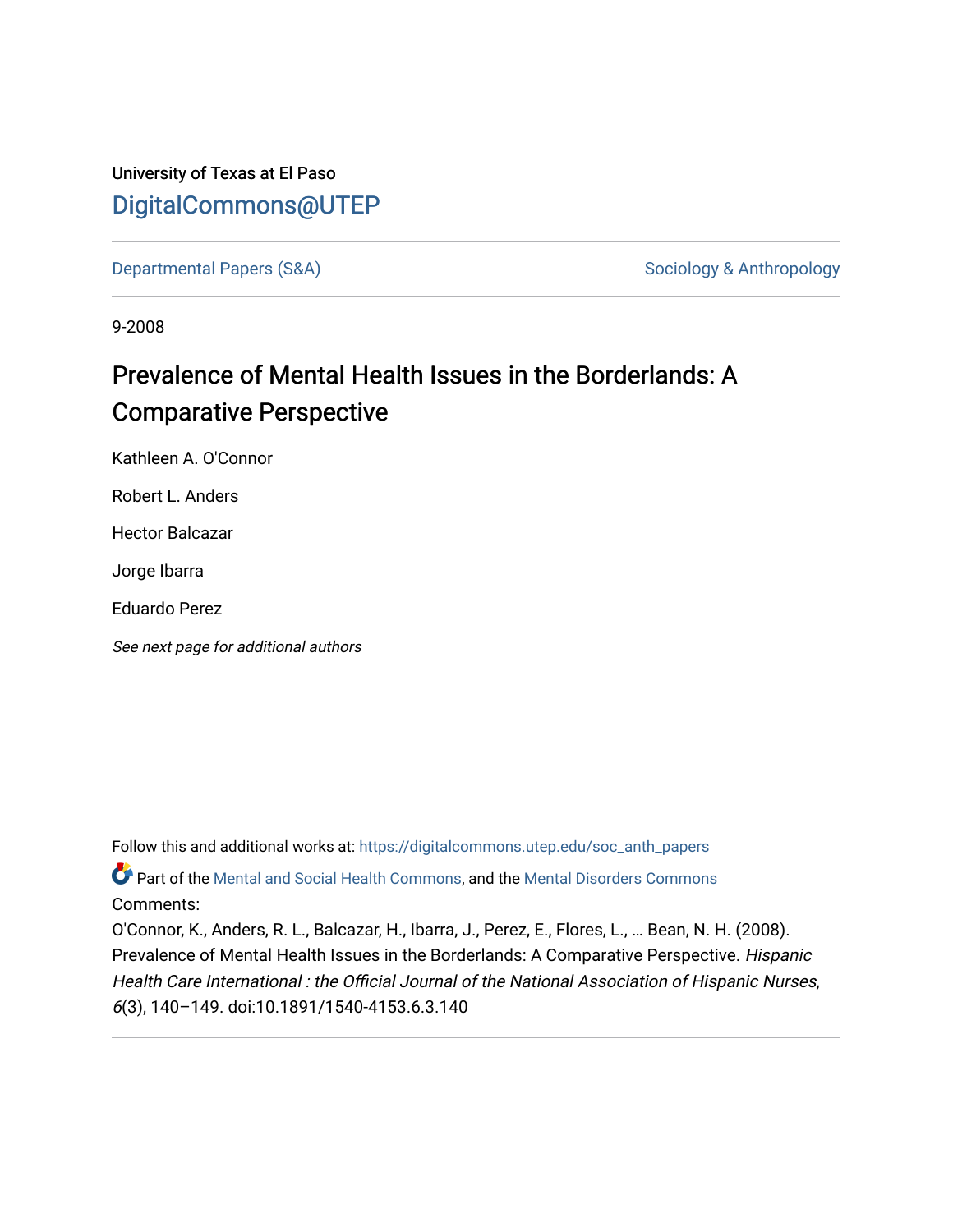#### Authors

Kathleen A. O'Connor, Robert L. Anders, Hector Balcazar, Jorge Ibarra, Eduardo Perez, Luis Flores, Melchor Ortiz, and Nathaniel H. Bean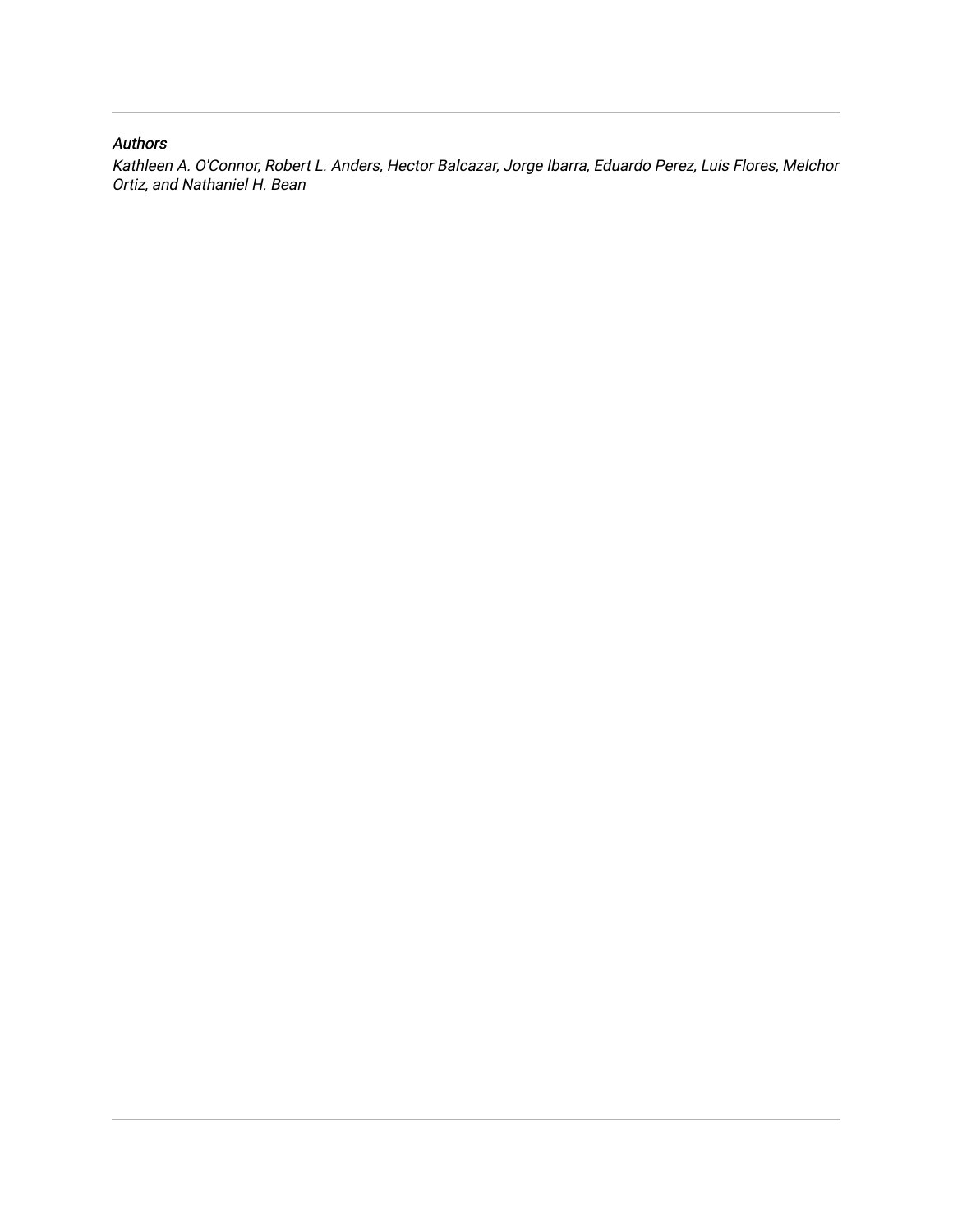

# NIH Public Access

**Author Manuscript**

Hisp Health Care Int. Author manuscript; available in PMC 2014 November 03.

#### Published in final edited form as: Hisp Health Care Int. 2008 September 1; 6(3): 140–149. doi:10.1891/1540-4153.6.3.140.

## **Prevalence of Mental Health Issues in the Borderlands: A Comparative Perspective**

**Kathleen O'Connor, PhD**, University of California, Davis

**Robert L. Anders, Dr Ph, CS, CNAA**, University of Texas at El Paso

**Hector Balcazar, PhD**, University of Texas at Houston El Paso Regional Campus, El Paso

**Jorge Ibarra, MD, MPH**, University of Texas, El Paso

**Eduardo Perez, PhD**, Universidad Autónoma de Ciudad Juárez; Juárez, Chihuahua, Mexico

**Luis Flores, Dr CSP**, Instituto Mexicano de Seguridad Social; Juárez, Chihuahua, Mexico

**Melchor Ortiz, PhD**, and University of Texas School of Public Health, El Paso

**Nathaniel H. Bean** University of Texas, El Paso

#### **Abstract**

The purpose of this paper is to (a) examine the results of a binational study of two *colonias* near El Paso, Texas, and Ciudad Juarez, Mexico, focusing on mental health and (b) analyze those results in relation to the existing literature on Hispanic mental health to determine how border regions compare with Hispanic enclaves in nonborder regions. We focus on gender, birthplace, length of residency, and level of acculturation correlated with self-reported diagnoses of depression in our analysis. Our survey instrument incorporates portions of the Behavioral Risk Factor and Surveillance Survey; the SF36, version 2; and the CAGE scale for alcohol use and abuse. We found that birthplace, acculturation, and length of residency at the border did not correlate in the same ways to mental health issues as in nonborder regions.

> Although the literature on Hispanic mental health in Hispanic communities in the United States is fairly extensive, less is known about the mental health indicators of border regions (Marin, Escobar, & Vega, 2006). In this paper, we analyze self-reported lifetime depression,

<sup>© 2008</sup> Springer Publishing Company

Correspondence regarding this article should be directed to Kathleen O'Connor, PhD, University of California, Davis, Department of Public Health Sciences, One Shields Avenue, Davis, CA 95616. kathleen\_oconnor@post.harvard.edu.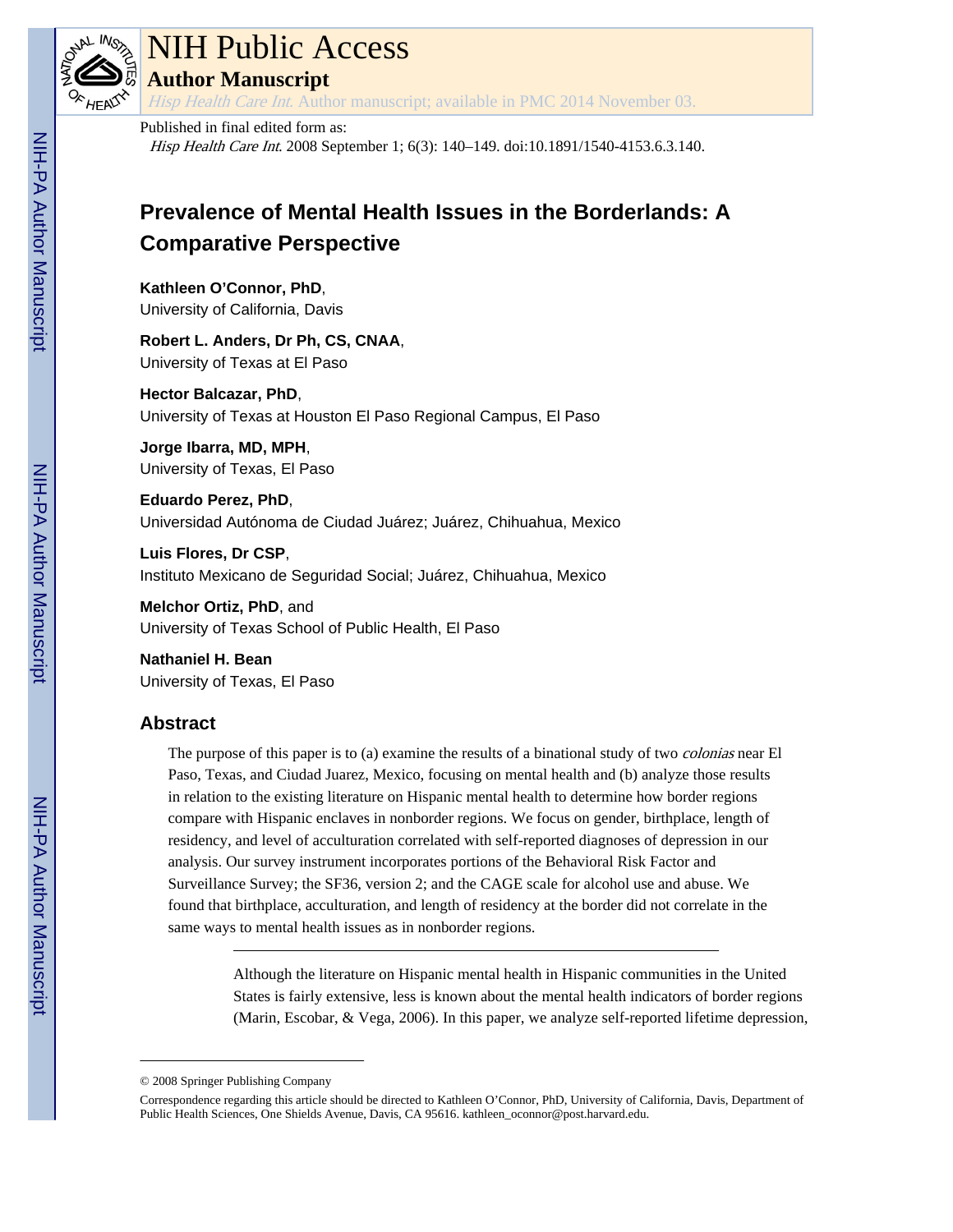based on physician's diagnoses, among two populations living in underserved colonias on the U.S.–Mexico border. We examine responses regarding depression in correlation with responses to four other profiles: birthplace, length of residency, acculturation levels, and gender. We compare our data with other research among Hispanics in nonborder communities in the United States that has shown birthplace, residency, and acculturation to be correlated with negative mental health outcomes. Our binational participant cohort was drawn from residents of two colonias: one, San Elizario, is located near El Paso, Texas, just inside the United States; the other, Felipe Angeles, is located just inside Mexico on the outskirts of Ciudad Juarez, within sight of El Paso and the University of Texas at El Paso. We discovered that rates of reported mental health issues in these border communities differ from those found in previous studies among Hispanic immigrant communities in the interior of the United States, leading us to conclude that mental health issues unique to the border region remain essentially unaddressed in the literature on Hispanic mental health. Risk factors and mental health indicators specific to the border warrant further investigation.

#### **Background and Literature Review**

Much of the literature on Hispanic mental health draws on three major prevalence studies of Hispanic immigrants living in the United States: the 1985 Epidemiologic Catchment Area Survey of Mental Disorders (ECA; U.S. Department of Health and Human Services, 1980– 1985); the 1990–1992 National Comorbidity Survey (NCS; Harvard Medical School, 2005; Kessler, 1990–1992), in which only English speakers were interviewed; and, for California Hispanics, the Mexican American Prevalence and Services Survey (MAPSS; Escobar, 1998; Escobar, Nervi, & Gara, 2000; Vega, Kolody, et al., 1998). Most of these prevalence studies measure lifetime prevalence of any psychiatric disorder among Hispanic immigrants living inside the United States but not specifically along the U.S.–Mexico border. Methods of determining lifetime prevalence differ in each study: diagnostic survey instruments were developed for the NCS and ECA, and the MAPSS study employed trained nonclinicians in the use of the Composite International Diagnostic Interview developed by the World Health Organization (WHO-CIDI; Harvard Medical School, 2004). The advantage of the WHO-CIDI is that it provides a standardized basis for comparison among diagnoses and can be administered by nonclinicians. The major drawback of the NCS study is that participant cohort was drawn only from English speakers, excluding a significant proportion of Hispanic immigrants to the United States at the risk of underreporting of health issues (Breslau et al., 2005; Burnam, Hough, Karno, Escobar, & Telles, 1987; Escobar, 1998; Escobar et al., 2000; Harvard Medical School, 2005; Vega, Kolody, et al., 1998).

The literature shows that poverty, immigration status, birthplace, barriers to care (linguistic and structural), discrimination, access to services, lack of services, lack of insurance, workrelated stress, stigma, acculturation, rural/urban residency, length of residency, and weakened social support are important risk factors in Hispanic mental health (see, e.g., Cabassa, Zayas, & Hansen, 2006; Escobar et al., 2000; Kim-Godwin & Bechtel, 2004; Lara, Gamboa, Kahramanian, Morales, & Bautista, 2005; Roberts, 1980; Rohrer, Borders, & Blanton, 2005; Vega, Alderete, Kolody, & Aguilar-Gaxiola, 1998; Vega, Kolody, Aguilar-Gaxiola, & Catalano, 1999; Vega, Kolody, Hough, & Figueroa, 1987; Vega & Lopez, 2001; World Health Organization World Mental Health Survey Consortium, 2004). Of these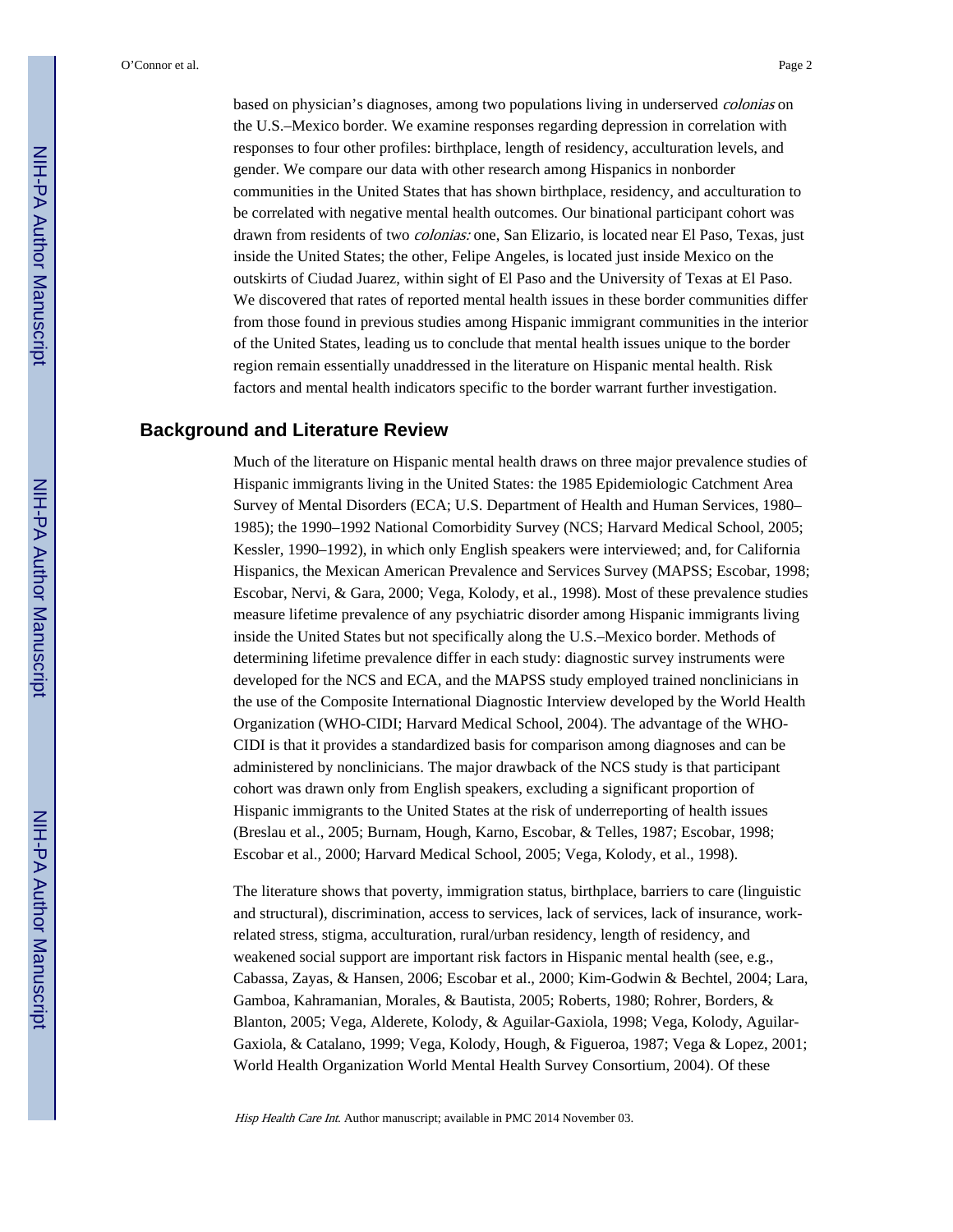O'Connor et al. Page 3

Differences in health indicators and outcomes between foreign- and U.S.-born Hispanic immigrants are commonly known as the "Hispanic health paradox," a phenomenon in which poverty-level immigrants to the United States arrive with better health indicators than both their U.S.-born counterparts and non-Hispanic Whites, only to suffer from significantly declining health over subsequent generations. The basis for the notion of a "paradox" is that it is widely believed that since the United States is a wealthy, developed nation, more affluent residents should enjoy better health indicators than in developing countries among members of lower socioeconomic classes. Poverty in and of itself is considered a health risk factor in epidemiological literature. However, lifestyle changes made by immigrants and their children during the process of acculturation to United States culture and practice in themselves present health risks (Escobar, 1998; Farley, Galves, Dickinson, & Perez, 2005; Finch & Vega, 2003; Lara et al., 2005;Scribner, 1996; Sullivan & Rehm, 2005). For example, negative health outcomes of acculturation include diabetes, obesity, heart disease, poor birth outcomes, and mental health issues. Vega, Kolody, et al. (1998) compared lifetime prevalence by psychiatric disorder and place of birth among urban and rural Mexican Americans in California. They found that recent Hispanic immigrants are half as likely to have suffered from a mental disorder as U.S.-born Hispanics. In sum, based on increased health risk factors for immigrants living in the United States and the likelihood of a decline in healthy behaviors over time among foreign-born Hispanics and subsequent generations (Abraído-Lanza, Chao, & Flórez, 2005), the "Hispanic health paradox" hardly seems like a paradox but rather a commentary on the health risks of U.S. culture.

Some of the risk factors in Hispanic mental health are related to individual circumstances of immigration, such as stress (Kim-Godwin & Bechtel, 2004), document status, and weakened social support (in cases of males emigrating without their families), and are less germane to border research. Poverty-related risks include lack of insurance, which is associated with lower rates of service utilization (Sullivan & Rehm, 2005); lack of services, particularly in rural areas; and structural barriers to care, such as lack of access to services, including issues like lack of transportation to a distant treatment center (Anderson & Gittler, 2005). Impoverished Hispanics living in rural areas are at greater risk for depression (Schmaling & Hernandez, 2005).

Low socioeconomic status (SES), especially the inability to meet basic needs, is a high risk factor for psychiatric problems (Hernandez, Plant, Sachs-Ericsson, & Joiner, 2004). Notwithstanding the increased risk that accompanies low socioeconomic levels, rates of psychiatric morbidity are significantly lower among Hispanic immigrants (Vega, Kolody, et al., 1998 ; Vega & Lopez, 2001) who tend to belong to lower SES. The risk factor of poverty is mitigated among Hispanics by a higher quality of social support and better interpersonal relations. These "protective factors" among Hispanics (Alderete, Vega, Kolody, & Aguilar-Gaxiola, 2000), particularly sociocultural behaviors such as social networking and strong family relationships, mitigate against the development of many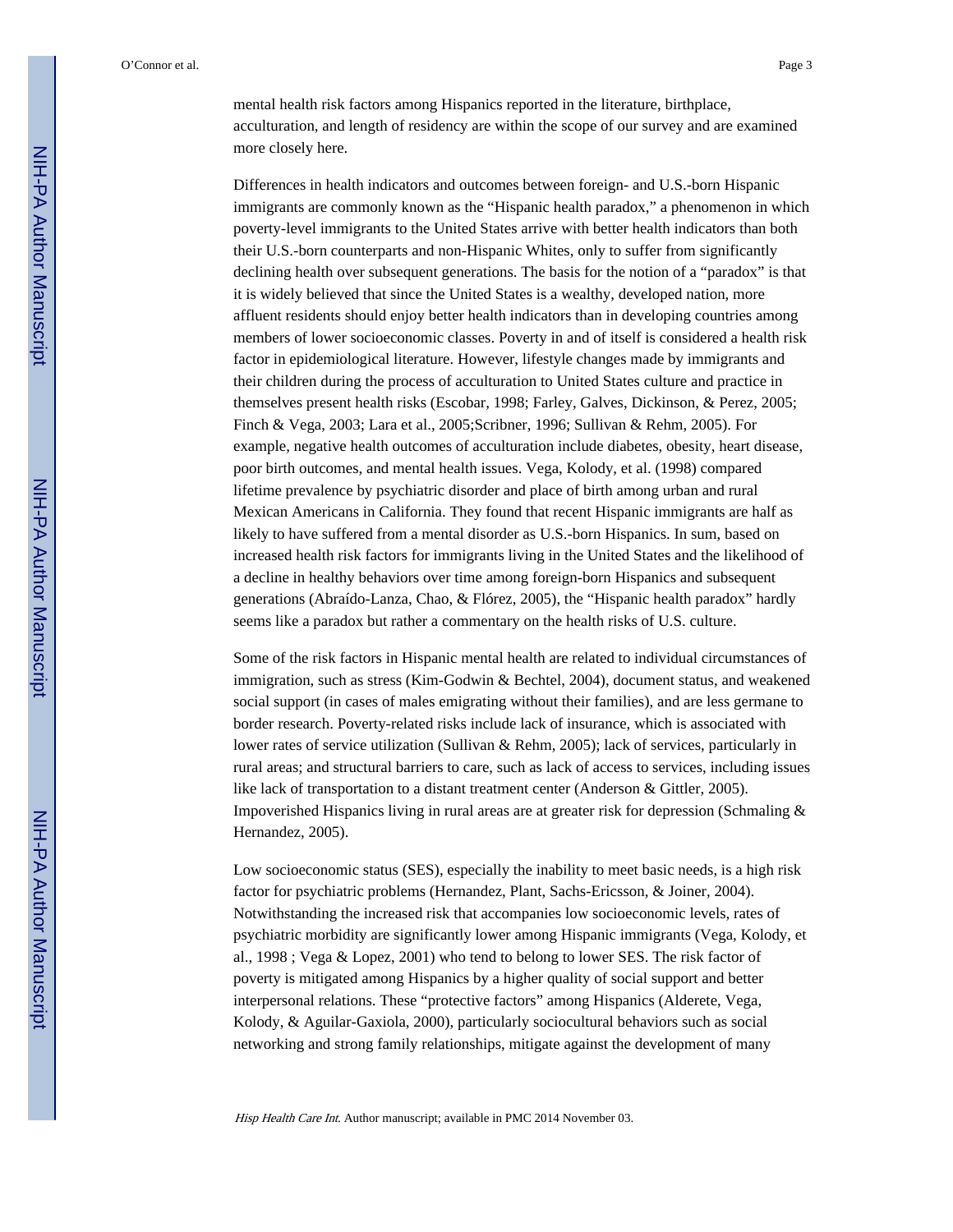O'Connor et al. Page 4

mental health problems. Social and emotional support systems diminish the need for services (Finch and Vega, 2003; Hernandez et al., 2004; Vega, Kolody, et al., 1998).

In some important studies on Hispanic mental health, place of birth has been shown to be of more relevance to risk than SES or ethnicity (Escobar, 1998; Vega, Kolody, et al., 1998). American-born Hispanics are twice as likely as foreign-born Hispanics for substance abuse, mood, and anxiety disorders as outlined in the Diagnostic and Statistical Manual of Mental Disorders (4th ed.; Grant et al., 2004; Sullivan & Rehm, 2005). Certain origination points, notably Central America, where immigrants are likely to have experienced trauma from political violence, should be weighted in a risk analysis, as these immigrants are at greater risk for specific psychiatric disorders, such as posttraumatic stress disorder (Eisenman, Gelbert, Liu, & Shapiro, 2003).

Other risks are related to cultural factors, such as the process of acculturation, which has been shown to be unprotective (Farley et al., 2005; Russell, Williams, Farr, Schwab, & Platttsmier, 1999). Along with discrimination, the acculturation process is correlative to a decline in health outcomes (Escobar, 1998; Finch & Vega, 2003; Sullivan & Rehm, 2005). Acculturation is associated with a variety of negative health-related behaviors, including smoking, drugs, drinking, poor dietary habits and nutrition, and birth outcomes, such as low birth weight, teen pregnancy, prematurity, and neonatal mortality (Lara et al., 2005).

Many Hispanics experience psychiatric disorders as somatic symptoms and prefer to seek care from primary care providers who may not recognize clinically significant depressive symptoms (Tarshis, Jutte, & Huffman, 2006) and are reluctant to record diagnoses of depression given that Hispanics are resistant to pharmaceutical therapies for mental health issues (Schmaling & Hernandez, 2005). Hispanic immigrants are much more likely to seek care if they are suffering from comorbid disorders (Vega, Kolody, & Aguilar-Gaxiola, 2001; Vega, Kolody, et al., 1998).

Previous research suggests that rates of lifetime prevalence and 12-month prevalence of mental health issues differ significantly. Hernandez et al. (2004) examined 1-year prevalence rates and found that Hispanics were more likely than Whites to have met criteria for a psychiatric diagnosis within the past year, had higher 1-year prevalence rates for anxiety disorders, had greater problems meeting their basic needs, and had better interpersonal relations. However, Breslau et al. (2005) found that Hispanics had a lower lifetime prevalence of any mental disorder than non-Hispanic Whites based on data from the NCS among English-speaking households. Many studies, including our own, use clinical data that are derived from service utilization (see Caetano, Mora, Schaefer, & Marino, 1999; Schmaling & Hernandez, 2005; Wang et al., 2005). Since Hispanics are less likely to use mental health services, whether from lack of accessible treatment centers or services or culturally defined perceptions of mental health problems, data from service utilization are more likely to reflect underreporting of mental health issues than a survey that includes a diagnostic interview such as the CIDI.

Furthermore, undocumented Hispanics are not only underserved but also understudied (Chavez, Flores, & Lopez-Garza, 1992; Santiago-Irizarry, 1996). Because of human subjects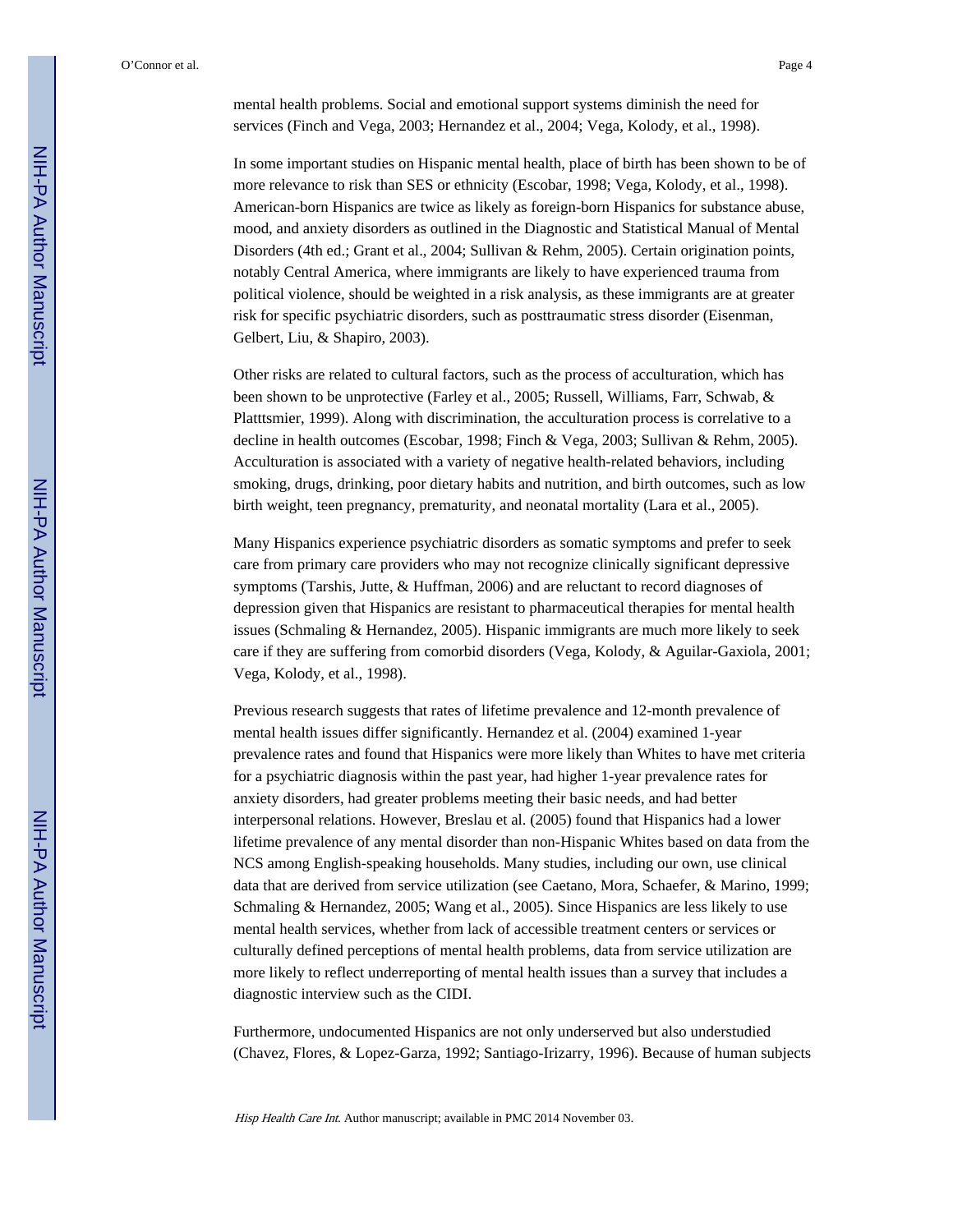restrictions that stipulate that study participants may not be placed in jeopardy, gathering epidemiological data on the undocumented is challenging. The Pew Hispanic Center (2007) reports that as of 2005, approximately 5.9 million undocumented Hispanics live in the United States, a significant cohort whose mental health needs have been neither assessed nor addressed. Designating Hispanics "at risk" mobilizes public funds. However, the "political redistribution of resources" does not include the undocumented, a particularly at-risk population (Santiago-Irizarry, 1996; Sullivan & Rehm, 2005).

The Hispanic population is extremely diverse, with rates of mental disorders correlated both to ethnicity and to levels of acculturation, particularly in relation to the weakening of social and family support. Some groups assimilate with greater facility than others or emigrate with better education and financial opportunities, reducing the risk for mental illness. Others arrive as refugees with wartime trauma and are at greater risk for specific illnesses, such as posttraumatic stress disorder (Eisenman et al., 2003).

The border region, on the margins of two nations with increased cultural exchange due to proximity, presents unique features in terms of health indicators. Border populations dwell on the thresholds of nation-states, with considerable movement of people, customs, and ideas between two local worlds. To examine thoroughly the health of border populations, investigators must not only delve into complex issues surrounding mental health but also deal with cross-cultural interpretations of what mental health means in both local worlds. Our data, compared to similar research in nonborder regions, illustrate the uniqueness of the colonia communities on the U.S.–Mexico border.

#### **Method**

Interviews were conducted with 274 residents of Colonia Felipe Angeles in Ciudad Juarez, Mexico, and 216 residents of Colonia San Elizario, El Paso County, Texas. 1 Participants were randomly selected after several stages of cluster sampling. Residential blocks were mapped and several households randomly selected from each block. In each household, one adult 18 years old or over, selected by most recent birth date, was invited to participate. The response rate in Colonia Felipe Angeles was close to 90%, while that of Colonia San Elizario was 75%.

Interviewers were employed from Border Health Solutions in El Paso, an agency that provides bilingual research assistance to investigators, and from among university students in Juarez. Interviewers were trained to preserve confidentiality. The questionnaire was administered first in San Elizario and adapted for use in Felipe Angeles.

The instrument included demographic questions that included gender, age, marital status, family composition, household income, work status, birthplace, and length of residency. We also included selected questions assessing acculturation, alcohol abuse, health histories, health status, and behavioral risk factors. We measured acculturation using the Short Acculturation Scale for Hispanics (SASH). This survey is comprised of 12 questions that

 $<sup>1</sup>$  For a more thorough discussion of methods, see Anders et al. (in press) and Ibarra, Bernes, Ortiz, and Anders (in press).</sup>

Hisp Health Care Int. Author manuscript; available in PMC 2014 November 03.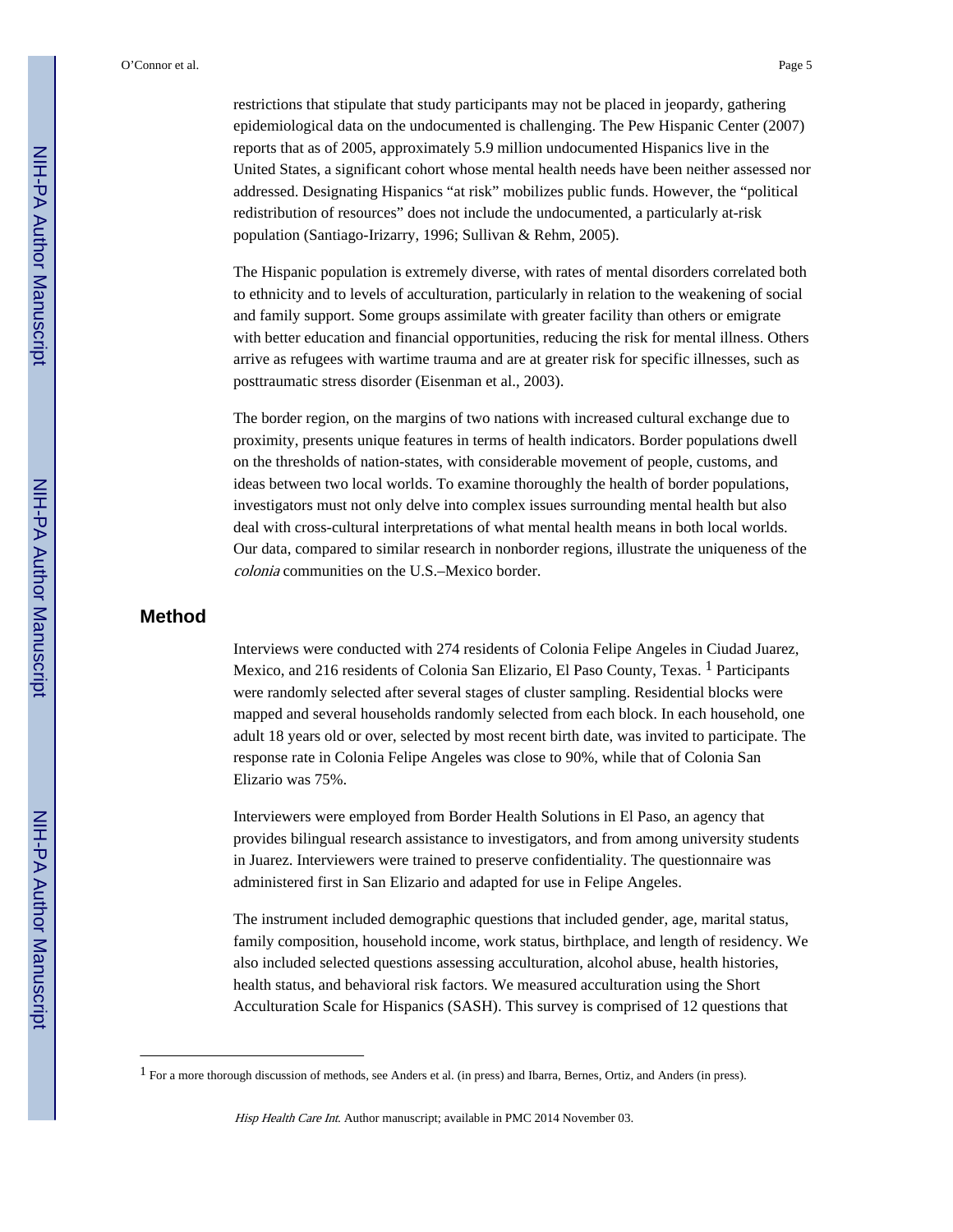assess language use, media preferences, and social relationships. The scores range from 12 to 60, with higher scores indicating higher acculturation levels. Although it might seem apparent that residents of Mexico show low acculturation to U.S. culture, we administered the SASH questionnaire as a basis for comparison between the two communities and also to assess whether living on the border affects acculturation levels. We included the CAGE questionnaire (cutting down, annoyance by criticism, guilty feelings, and eye-openers) to assess alcohol use and abuse (Ewing, 1984). We also included a number of questions from the Behavioral Risk Factor Surveillance System (BRFSS; Centers for Disease Control and Prevention, 2002; see also Olson, Bader, Anders, & Perez, 2007). We included questions on physical and emotional health from the SF36, version 2 (hereafter SF36v2), a 36-item questionnaire assessing physical health, physical and emotional role function, bodily pain, social functioning, mental health, vitality, and general health perceptions (Ware, 2000).

In this paper, we examine more closely the responses related to the following survey question: "Have you ever been told by a health care professional that you suffer from depression?" The responses are cross-tabulated with responses that have been shown in the literature to impact mental health among Hispanic immigrants. These include gender, place of birth, length of residency, and acculturation. Female gender has been repeatedly shown to be correlative with higher rates of depression cross-culturally, and our findings support this correlation. In the literature on Hispanic mental health in nonborder regions, place of birth and length of residency have been found to be protective against mental health issues, while acculturation is positively correlated with the development of mental health problems over time.

#### **Results and Discussion**

Table 1 summarizes the demographic and health questionnaire results of our survey for each community that we reference in this paper. In each *colonia*, more women than men participated in the survey, approximately two-thirds women to one-third men. Mean age was comparable, although the U.S. population was slightly older (42.3 years old in San Elizario to 38.7 years old in Felipe Angeles). Residents of San Elizario (El Paso County, Texas) had more years of education (9.6 years in San Elizario compared to 6.8 years in Felipe Angeles). Residents of Felipe Angeles (Ciudad Juarez, Mexico) were twice as likely as residents of San Elizario to have arrived in the community within the past 5 years, although both communities were very stable with the great majority of the population having lived there for more than 10 years. Not surprisingly, Felipe Angeles had a higher percentage of residents born in Mexico, while 66.7% of San Elizario residents were born in Mexico, and 32.9% were U.S. born. Residents of San Elizario were more likely to be married (69.4%), while nearly half of respondents in Felipe Angeles were married. A third (33.5%) of respondents in Felipe Angeles reported "other" when asked for civil status. More than half (53.4%) of respondents in Felipe Angeles worked outside the home, while 50.2% in San Elizario were similarly employed. Residents of San Elizario earned three times that of respondents in Felipe Angeles in U.S. dollars. Nearly a third of residents of San Elizario reported income between \$7,000 and \$14,000, with more than 27% reporting income of above \$21,000, while 18.5% of residents of San Elizario reported incomes below \$7,000. By contrast, nearly half of residents of Felipe Angeles reported income below \$3,500 with more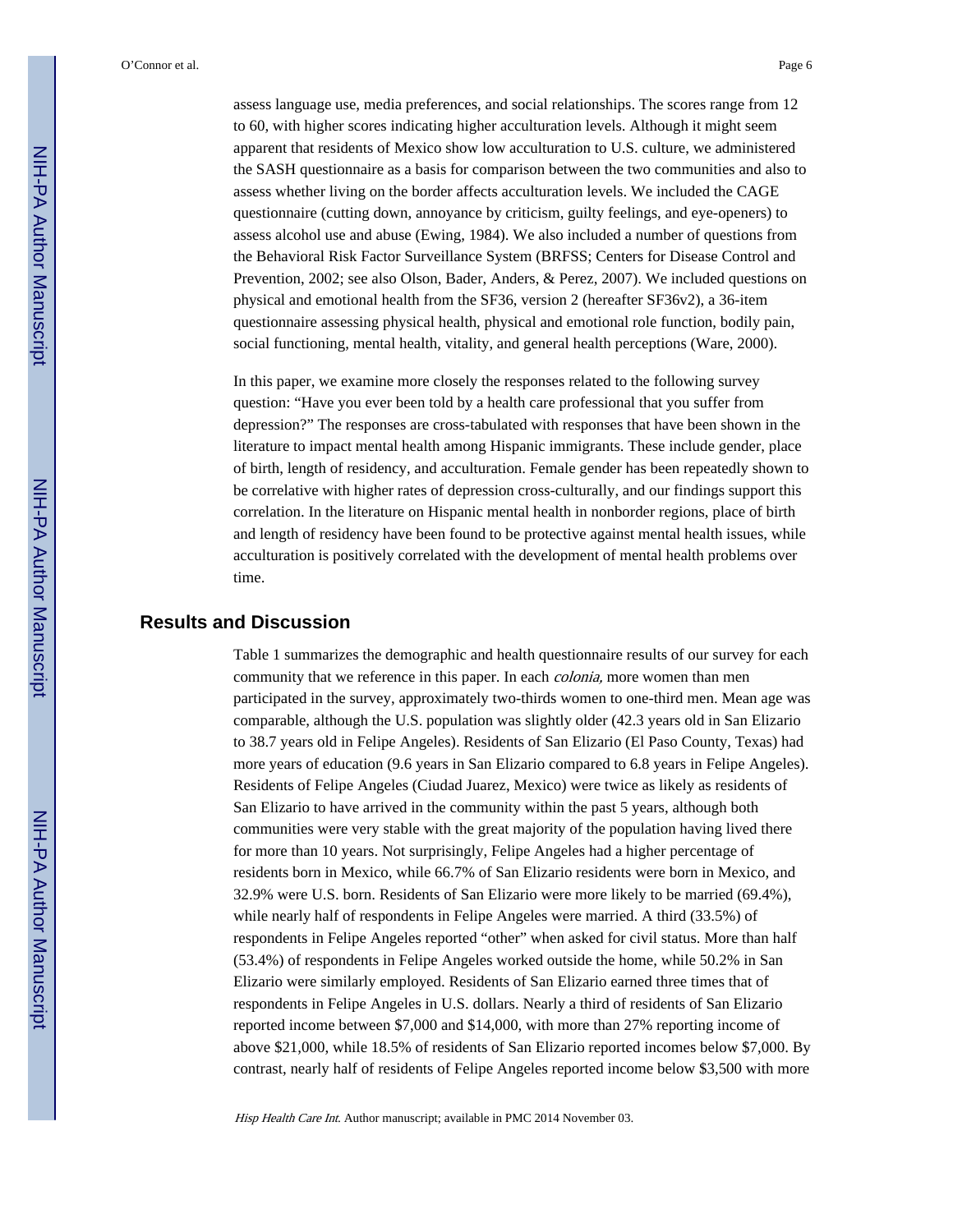than 30% earning between \$3,500 and \$7,000. Although Felipe Angeles is considerably poorer in real income, these two communities are easily comparable in terms of demographic profiles.

Table 2 summarizes the results from provider-diagnosed depression, mean SASH scores, and mean mental health scores from the SF-36v2. In San Elizario, 14.3% of male respondents and 24.2% of females have ever been diagnosed with depression. In Felipe Angeles, a similar percentage (16.7%) of male respondents responded positively, and almost twice as many females did so (31.9%). These results are remarkably similar between the communities, although women in Felipe Angeles were more than 7% more likely to have been diagnosed with depression. Mean SASH scores were 25.4 for San Elizario with 196 participants responding, while residents of Felipe Angeles, unsurprisingly, reported low SASH scores (mean = 15.5). Mean scores for the mental health section of the SF36v2 were quite similar between the two communities: 50.6 in San Elizario and 48.4 in Felipe Angeles.

We discovered that rates of reported mental health issues in these border communities differ from those found in previous studies among Hispanic immigrant communities in the interior of the United States, leading us to conclude that mental health issues unique to the border region remain essentially unaddressed in the literature on Hispanic mental health.

The following discussion of Table 3 compares the incidence of depression within each category of the four variables highlighted in our paper: gender, place of birth, length of residency, and acculturation, here measured by language of thought. Each cell in Table 3 shows the real number of respondents and the percentage those respondents who make up the total number of participants in that category. The sum of  $n$  from each cell in the four categories totals the number of persons who had ever received a diagnosis of depression (San Elizario  $= 44$ ; Felipe Angeles  $= 74$ ). For example, of the men in San Elizario, 12 (14.3% of total male respondents in Table 1) and 32 women (24.2% of total female respondents in Table 1) had ever been diagnosed with depression. The sample size was rather small; for example, one person in San Elizario who had been in the United States less than 1 year had ever been diagnosed with depression but represented 25% of the category along with three who had lived in Felipe Angeles for less than 1 year.

#### **Gender**

Rates of depression among women in Felipe Angeles are significantly higher than those among women in San Elizario. In Felipe Angeles, nearly a third (31.9%) of the female respondents reported ever having been told by a health care provider that they had depression, compared to 24.2% of the female respondents in San Elizario. Women in Felipe Angeles had received diagnoses of depression at nearly twice the rate as men. Among the men, 16.7% in Felipe Angeles and 14.3% in San Elizario had received diagnoses of depression.

#### **Place of Birth**

Nearly all the respondents in Felipe Angeles were born in Mexico, compared to two-thirds of San Elizario residents. Mexican-born residents of Felipe Angeles reported being diagnosed with depression at a rate of nearly 30%. However, the U.S.-born population in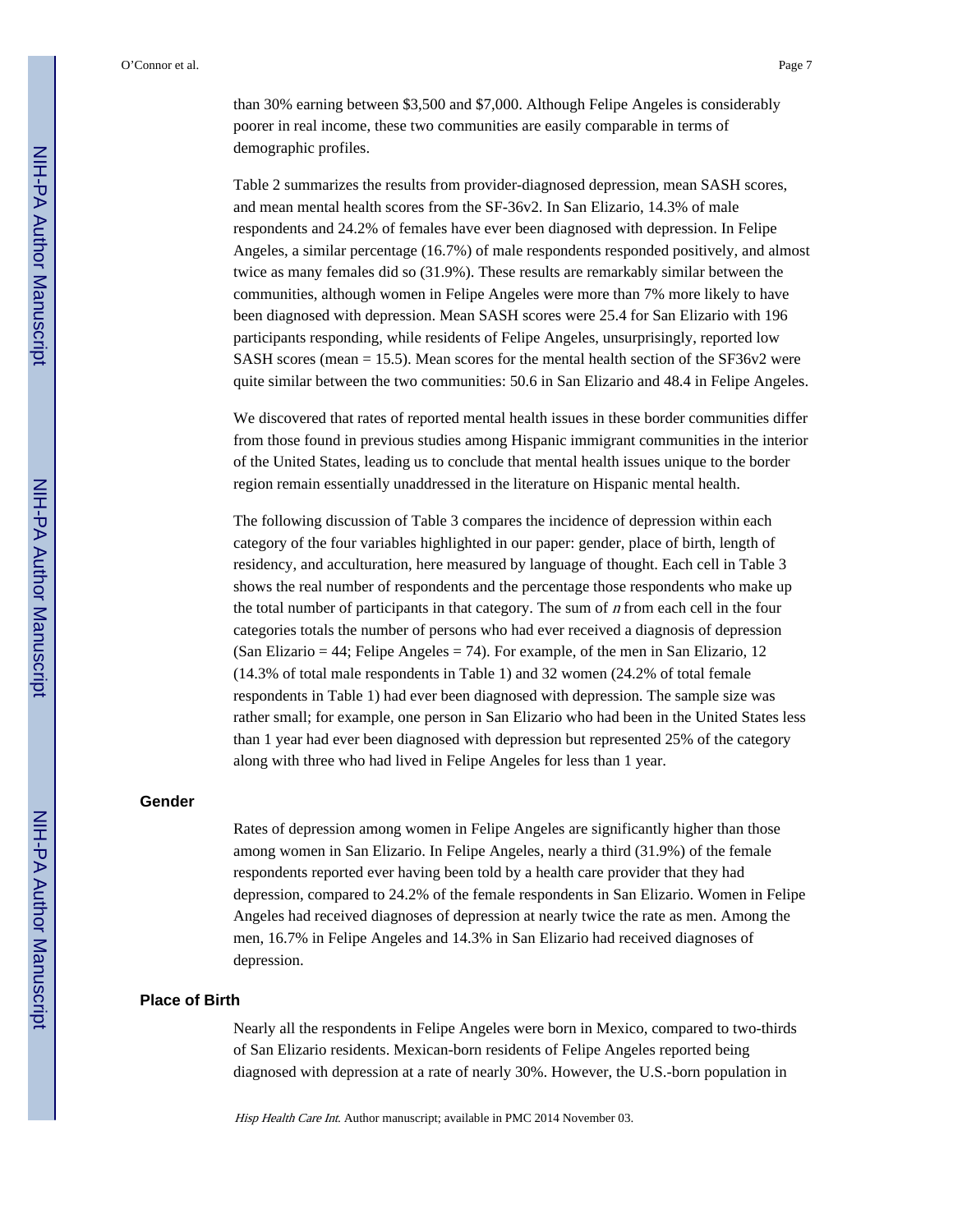Felipe Angeles is not sufficiently significant in our sample to serve as a comparison. In San Elizario, however, birthplace appeared to have little correlation to rates of diagnosed depression, contrary to what has been found in other studies: approximately 20% each of both U.S.-born and Mexican-born respondents reported having been diagnosed with depression.

#### **Length of Residency**

We found that among residents of Felipe Angeles who had lived in the city less than one year ( $n = 3$ ), all reported having been diagnosed with depression, representing 25% of the sample. These respondents were likely to have emigrated from other parts of Mexico, although little is known about the experience of internal migration. After 1 to 5 years of residence, respondents began to report physician-diagnosed depression at increasing rates, with 29.9% of those who had lived in Felipe Angeles for more than 10 years reporting ever having been diagnosed with depression. In San Elizario, 25% of recent immigrants ( $n = 1$  of a total of 4) reported having been diagnosed with depression. With increasing length of residency, higher rates of diagnoses of depression were reported, similar to the trend in Felipe Angeles. More than 20% of residents of San Elizario who had lived there for more than 10 years reported ever having been diagnosed with depression. These percentages are considerably higher than the 8% lifetime prevalence of affective disorders reported by Vega, Kolody, et al. (1998) among recent immigrants to Fresno County, California, and merit further research.

#### **Acculturation**

The question of acculturation is the most problematic in our study. The SASH questionnaire measures acculturation to U.S. culture and is not applicable to Mexican communities. At the border, however, administering the SASH survey was not without usefulness since we can learn to what extent border communities participate in or embrace the culture of northern neighbors; and, in fact, residents of Felipe Angeles reported low but not nonexistent levels of acculturation (Table 2).

The literature on Hispanic communities inside the United States indicates that higher acculturation levels are associated with a decline in health outcomes, including mental health (Escobar, 1998; Farley et al., 2005; Finch & Vega, 2003; Sullivan & Rehm, 2005). Interestingly, the lowest SASH scores from our survey in both colonias are correlated with the highest frequency of depression diagnosed by a health professional (see discussion later). However, the relationship between low acculturation and depression in Felipe Angeles is less remarkable because low acculturation to U.S. culture is expected in a Mexican community. For the purposes of our comparison with nonborder regions, it is our data on San Elizario that are interesting in terms of the relationship between low SASH scores and affective disorders. Our findings with regard to mental health in San Elizario digressed from those of demographically similar populations living in nonborder regions.

To assess acculturation, we examine both mean SASH scores (Table 2) and the language in which the respondent thinks (Table 3). Mean SASH scores for both Felipe Angeles and San Elizario indicated similarly low levels of acculturation. Scores for SASH run from 12 to 60,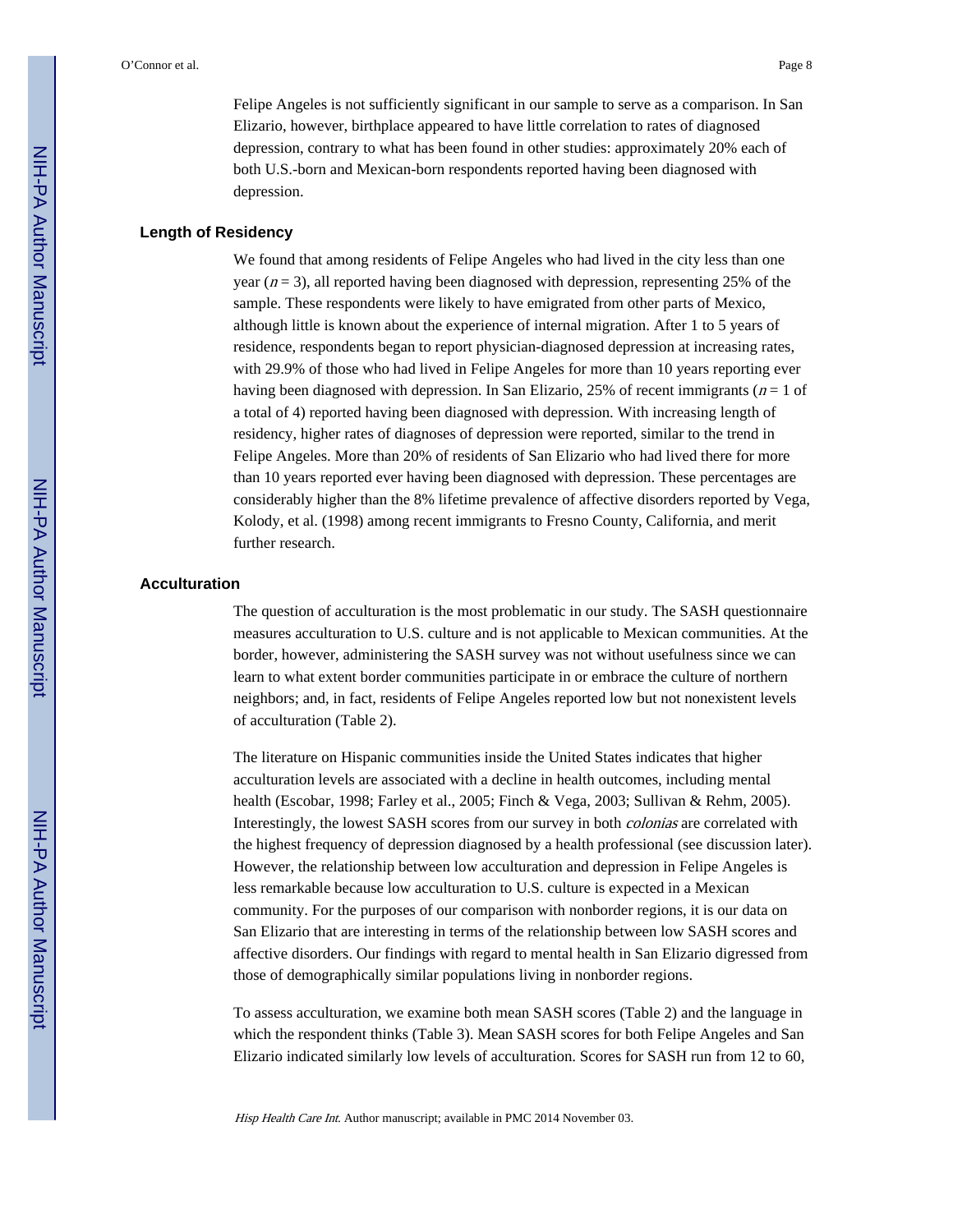12 indicating low acculturation and 60 indicating high acculturation. The mean for Felipe Angeles was 15.5 and for San Elizario 25.4. In Felipe Angeles, 44.6% of positive responses to the question "Have you ever been told by a healthcare provider that you suffer from depression?" were reported by respondents with the lowest SASH score of 12. Similarly, nearly 50% of the positive responses to the question about depression among San Elizario participants were concentrated in the lowest SASH scores (12 through 16). Therefore, in the border area, low acculturation is not protective against affective disorders as has been shown in other Hispanic communities inside the United States.

We analyzed responses to a single question from the SASH scale: "In what language do you usually think?" Responses included only Spanish, more Spanish than English, both equally, more English than Spanish, and only English. In this case, our data on San Elizario support the literature on the correlation between high acculturation and higher rates of depression (Table 3). Nearly twice as many only-English speakers (38.5%) reported having been diagnosed with depression than respondents who speak only Spanish (20.7%). Since the extent to which accessibility of care and service utilization inform our data and the ways in which Spanish-only speakers report affliction to their health care providers are unclear, future research directions will address these issues.

#### **Conclusion**

Our data appear to conflict with the findings in the literature among Hispanic immigrants to the United States in several ways. First, birthplace does not appear to have the same correlation to mental health as has been found in nonborder regions. Rates of depression for Mexican-born residents of both *colonias* are significantly higher than reported among California Hispanics by Vega, Kolody, et al. (1998) as well as among residents of Mexico City (Breslau et al., 2007; Vega, Kolody, et al., 1998). Second, place of birth appeared to make no difference in rates of depression among U.S.-born and Mexican-born residents of San Elizario. Second, the data on acculturation collected in San Elizario and Felipe Angeles and represented by low SASH scores show that low acculturation is not protective in the border area, while low acculturation has been shown to be protective in the interior of the United States, such as in Fresno County, California. On the other hand, when analyzing the correlation between acculturation represented by language of thought and mental health issues, English-only (high acculturation or U.S. nativity) respondents reported rates of diagnoses of depression that were twice as high as Spanish-only respondents, concurring with the results of Vega, Kolody, et al. (1998). Third, length of residency of less than 1 year in both San Elizario and Felipe Angeles is correlated with high rates of diagnoses of depression, although our sample size is too small to be statistically significant. Further research with a larger sample is necessary to examine whether these results are indicative of the larger population. However, both *colonias* exhibit an upward trend in rates of depression the longer respondents reside in border communities.

Because much of our data conflict with the findings of other studies on Hispanic immigrants residing in the United States, we believe that our research shows that the border area has unique sets of mental health issues that remain largely unexplored and that our study can provide the basis on which to develop future research in border health. The flattened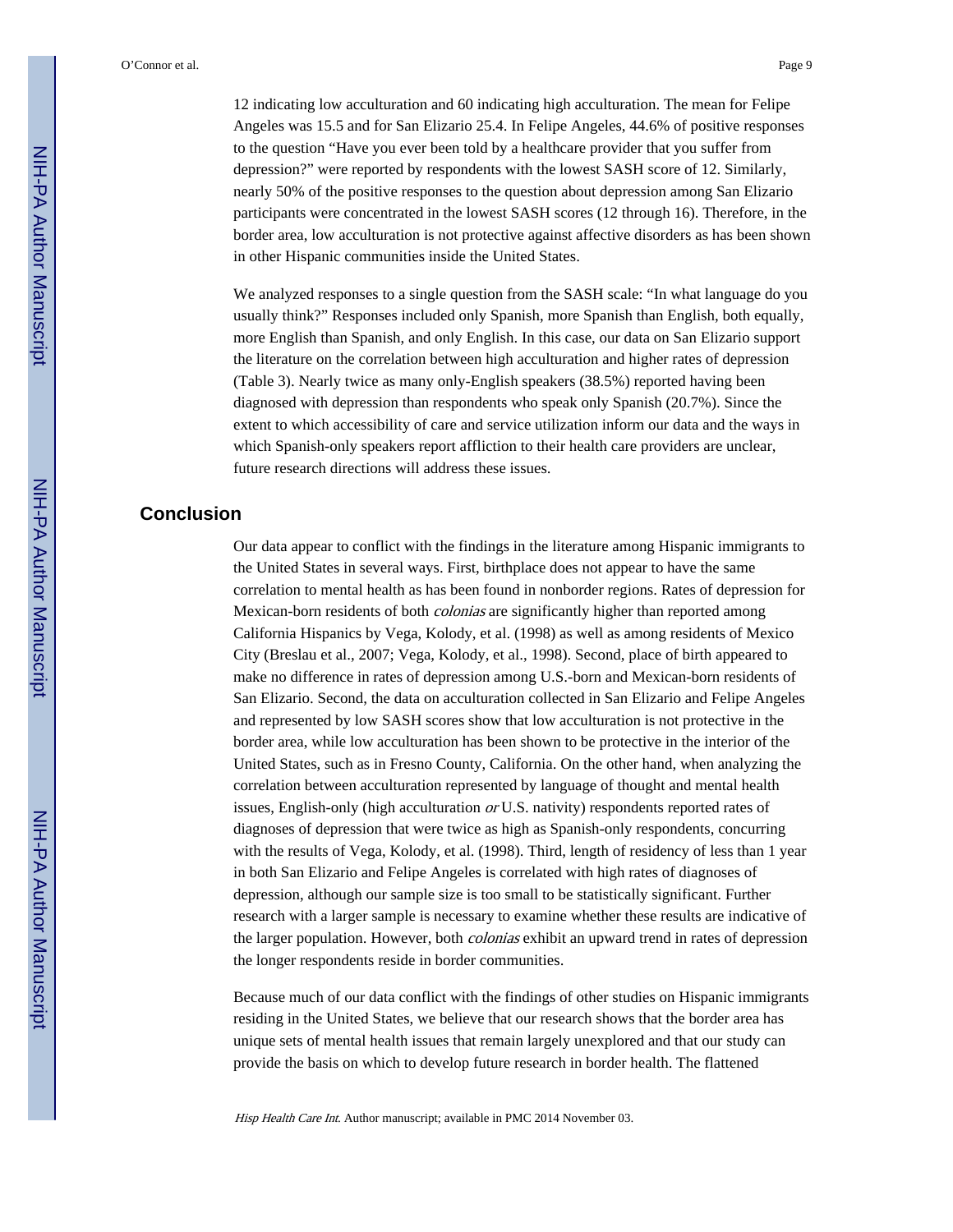statistics on rates of diagnosed depression across the border indicate that the border region clearly has different mental health risk factors than the interior of Mexico or the United States. These risk factors unique to the border region warrant further investigation.

#### **Acknowledgments**

Funding for this investigation was provided by the National Institutes of Health, National Center on Health and Health Disparities (Grant No. P20MD000548), as well as the School of Nursing, University of Texas at El Paso, El Paso, Texas. Additional funding for literature review on Hispanic mental health was provided by the Central Valley Health Policy Institute and The California Endowment.

#### **References**

- Abraído-Lanza AF, Chao M, Flórez K. Do healthy behaviors decline with greater acculturation? Implications for the Latino mortality paradox. Social Science and Medicine. 2005; 61:1243–1255. [PubMed: 15970234]
- Alderete E, Vega WA, Kolody B, Aguilar-Gaxiola S. Lifetime prevalence of and risk factors for psychiatric disorders among Mexican migrant farmworkers in California. American Journal of Public Health. 2000; 90:608–614. [PubMed: 10754977]
- Anders, RL.; Olson, T.; Robinson, K.; Wiebe, J.; Sias, J.; DiGregorio, R., et al. A health survey of a Colonia located on the West Texas, US/Mexico border. (in press)
- Anderson RL, Gittler J. Unmet need for community-based mental health and substance use treatment among rural adolescents. Community Mental Health Journal. 2005; 41:35–49. [PubMed: 15932051]
- Breslau J, Aguilar-Gaxiola S, Borges G, Castilla-Puentes R, Kendler KS, Medina-Mora M-E, et al. Mental disorders among English-speaking Mexican immigrants to the US compared to a national sample of Mexicans. Psychiatry Research. 2007; 151:115–122. [PubMed: 17363072]
- Breslau J, Aguilar-Gaxiola S, Kendler KS, Su M, Williams D, Kessler RC. Specifying race-ethnic differences in risk for psychiatric disorder in a USA national sample. Psychological Medicine. 2005; 35:1–12.
- Burnam MA, Hough RL, Karno M, Escobar JI, Telles CA. Acculturation and lifetime prevalence of psychiatric disorders among Mexican Americans in Los Angeles. Journal of Health and Social Behavior. 1987; 28:89–102. [PubMed: 3571910]
- Cabassa LJ, Zayas LH, Hansen MC. Latino adults' access to mental health care: A review of epidemiological studies. Administration and Policy in Mental Health Services Research. 2006; 33:316–330.
- Caetano R, Mora MEM, Schaefer J, Marino M. The structure of DSM-IV alcohol dependence in a treatment sample of Mexican and Mexican-American men. Addiction. 1999; 94:533–541. [PubMed: 10605849]
- Centers for Disease Control and Prevention. [Retrieved October 1, 2007] Behavioral risk factor and surveillance system. 2002. from<http://www.cdc.gov/brfss>
- Chavez L, Flores E, Lopez-Garza M. Undocumented Latin American immigrants and U.S. health services: An approach to a political economy of utilization. Medical Anthropology Quarterly. 1992; 6:6–26.
- Eisenman DP, Gelberg L, Liu H, Shapiro MF. Mental health and health-related quality of life among adult Latino primary care patients living in the United States with previous exposure to political violence. Journal of the American Medical Association. 2003; 290:627–634. [PubMed: 12902366]
- Escobar JI. Immigration and mental health: Why are immigrants better off? Archives of General Psychiatry. 1998; 55:781–782. [PubMed: 9736003]
- Escobar JI, Nervi CH, Gara MA. Immigration and mental health: Mexican Americans in the United States. Harvard Review of Psychiatry. 2000; 8:64–72. [PubMed: 10902095]
- Ewing JA. Detecting alcoholism: The CAGE questionnaire. Journal of the American Medical Association. 1984; 252:1905–1907. [PubMed: 6471323]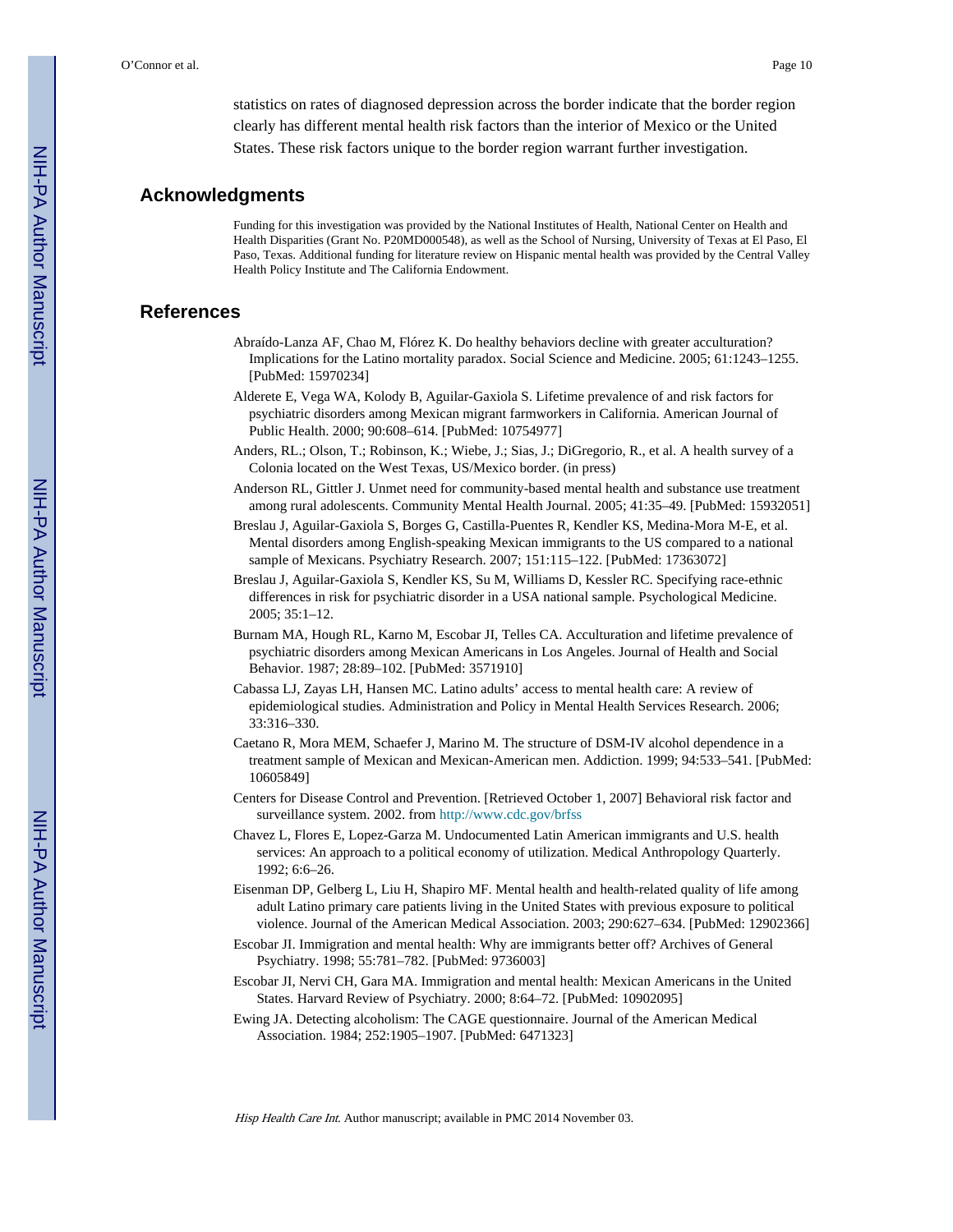- Farley T, Galves A, Dickinson LM, Perez MJ. Stress, coping and health: A comparison of Mexican immigrants, Mexican-Americans, and non-Hispanic Whites. Journal of Immigrant Health. 2005; 7:213–220. [PubMed: 15900422]
- Finch BK, Vega WA. Acculturation stress, social support, and self-rated health among Latinos in California. Journal of Immigrant Health. 2003; 5:109–117. [PubMed: 14512765]
- Grant BF, Stinson FS, Hasin DS, Dawson DA, Chou SP, Anderson K. Immigration and lifetime prevalence of DSM-IV psychiatric disorders among Mexican Americans and non-Hispanic Whites in the United States. Archives of General Psychiatry. 2004; 61:1226–1233. [PubMed: 15583114]
- Harvard Medical School. [Retrieved October 4, 2007] The World Health Organization (WHO) World Mental Health (WMH) Survey Initiative version of the Composite International Diagnostic Interview (CIDI). 2004. from <http://www.hcp.med.harvard.edu/wmhcidi>
- Harvard Medical School. [Retrieved October 27, 2006] National Comorbidity Survey (NCS) and National Comorbidity Survey Replication (NCS-R). 2005. from [http://www.hcp.med.](http://www.hcp.med.harvard.edu/ncs) [harvard.edu/ncs](http://www.hcp.med.harvard.edu/ncs)
- Hernandez A, Plant EA, Sachs-Ericsson N, Joiner TE Jr. Mental health among Hispanics and Caucasians: Risk and protective factors contributing to prevalence rates of psychiatric disorders. Journal of Anxiety Disorders. 2004; 19:844–860. [PubMed: 16243634]
- Ibarra, J.; Bernes, E.; Ortiz, M.; Anders, RL. Epidemiologic survey of Mexican health status in a colonia south of the United States-Mexico border. (in press)
- Kessler, Ronald C. National Comorbidity Survey Baseline (NCS-1). Interuniversity Consortium for Political and Social Research; Ann Arbor, MI: 1990–1992. [Computer file]. Conducted by University of Michigan, Survey Research Center. ICPSR06693-v4[producer and distributor], 2007-01-09
- Kim-Godwin YS, Bechtel GA. Stress among migrant and seasonal farmworkers in rural southeast North Carolina. Journal of Rural Health. 2004; 20:271–278. [PubMed: 15298103]
- Lara M, Gamboa C, Kahramanian M, Morales L, Bautista D. Acculturation and Latino health in the United States. Annual Review of Public Health. 2005; 26:367–97.
- Marin H, Escobar JA, Vega WA. Mental illness in Hispanics: A review of the literature. Focus. 2006; 4:23–27.
- Olson T, Bader J, Anders RL, Perez O. Mental health at the US-Mexico border: A BRFSS glimpse. Hispanic Health Care International. 2007; 5:108–115.
- Pew Hispanic Center. [Retrieved April 5, 2007] 2007. from [http://pewhispanic.org/reports/report.php?](http://pewhispanic.org/reports/report.php?ReportID=44) [ReportID=44](http://pewhispanic.org/reports/report.php?ReportID=44)
- Roberts R. Prevalence of psychological distress among Mexican Americans. Journal of Health and Social Behavior. 1980; 21:134–145. [PubMed: 7391528]
- Rohrer J, Borders T, Blanton J. Rural residence is not a risk factor for frequent mental distress: A behavioral risk factor surveillance survey. BioMed Central Public Health. 2005; 5(46) s/n.
- Russell AY, Williams MS, Farr PA, Schwab AJ, Platttsmier S. The mental health of young Hispanic women residing along the border: A twin cities comparison. Women and Health. 1999; 28(3):15– 32. [PubMed: 10374805]
- Santiago-Irizarry V. Culture as cure. Cultural Anthropology. 1996; 11:3–24.
- Schmaling K, Hernandez D. Detection of depression among low-income Mexican Americans in primary care. Journal of Health Care for the Poor and Underserved. 2005; 16:780–790. [PubMed: 16311498]
- Scribner R. Editorial: Paradox as paradigm—The health outcomes of Mexican Americans. American Journal of Public Health. 1996; 86:303–305. [PubMed: 8604751]
- Sullivan MM, Rehm R. Mental health of undocumented Mexican immigrants. Advances in Nursing Science. 2005; 28:240–251. [PubMed: 16106153]
- Tarshis TP, Jutte DP, Huffman LC. Provider recognition of psychosocial problems in low-income Latino children. Journal of Health Care for the Poor and Underserved. 2006; 17:342–357. [PubMed: 16702719]
- U.S. Department of Health and Human Services, National Institute of Mental Health. Epidemiologic catchment area, 1980–1985. U.S. Department of Health and Human Services, National Institute of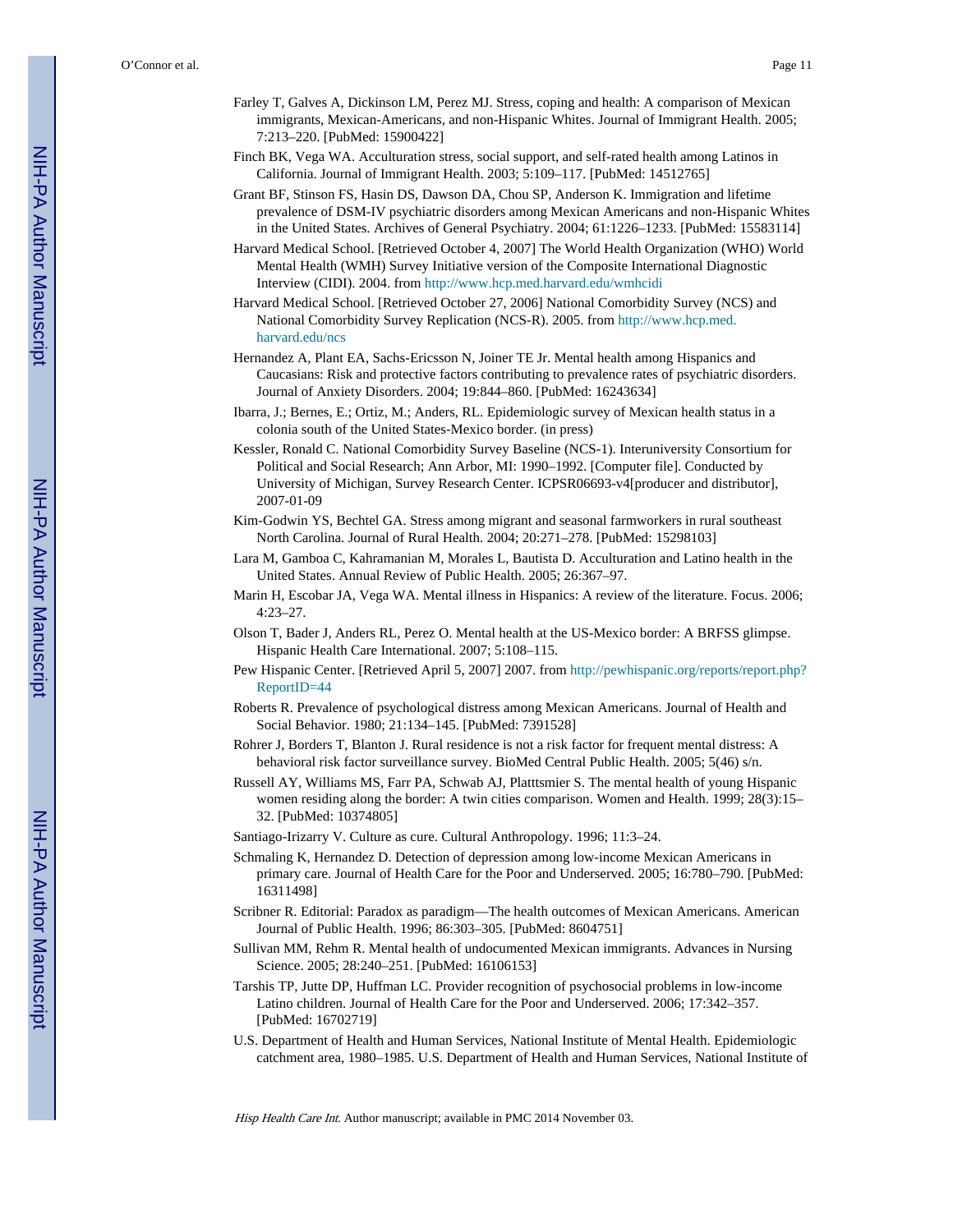Mental Health; Rockville, MD: 1980–1985. [producer], 1992Interuniversity Consortium for Political and Social Research; Ann Arbor, MI: 1994. [distributor]

- Vega WA, Alderete E, Kolody B, Aguilar-Gaxiola S. Illicit drug use among Mexicans and Mexican Americans in California: The effects of gender and acculturation. Addiction. 1998; 93:1839–1850. [PubMed: 9926572]
- Vega W, Kolody B, Aguilar-Gaxiola S. Help seeking for mental health problems among Mexican Americans. Journal of Immigrant Health. 2001; 3:133–140. [PubMed: 16228778]

Vega WA, Kolody B, Aguilar-Gaxiola S, Alderete E, Catalano R, Caraveo-Anduaga J. Lifetime prevalence of DSM-III-R psychiatric disorders among urban and rural Mexican Americans in California. Archives of General Psychiatry. 1998; 55:771–778. [PubMed: 9736002]

Vega WA, Kolody B, Aguilar-Gaxiola S, Catalano R. Gaps in service utilization by Mexican Americans with mental health problems. American Journal of Psychiatry. 1999; 156:928–934. [PubMed: 10360134]

- Vega WA, Kolody B, Hough R, Figueroa G. Depressive symptomology in northern Mexico adults. American Journal of Public Health. 1987; 77:1215–1218. [PubMed: 3618858]
- Vega WA, Lopez S. Priority issues in Latino mental health services research. Mental Health Services Research. 2001; 3:189–200. [PubMed: 11859965]
- Wang P, Lane M, Olfson M, Pincus H, Wells K, Kessler R. Twelve-month use of mental health services in the United States: Results from the National Comorbidity Survey Replication. Archives of General Psychiatry. 2005; 62:629–640. [PubMed: 15939840]

Ware JE. SF36 Health Survey Update. Spine. 2000; 25:3130–3139. [PubMed: 11124729]

World Health Organization World Mental Health Survey Consortium. Prevalence, severity, and unmet need for treatment of mental disorders in the World Health Organization World Mental Health Surveys. Journal of the American Medical Association. 2004; 291:2581–2590. [PubMed: 15173149]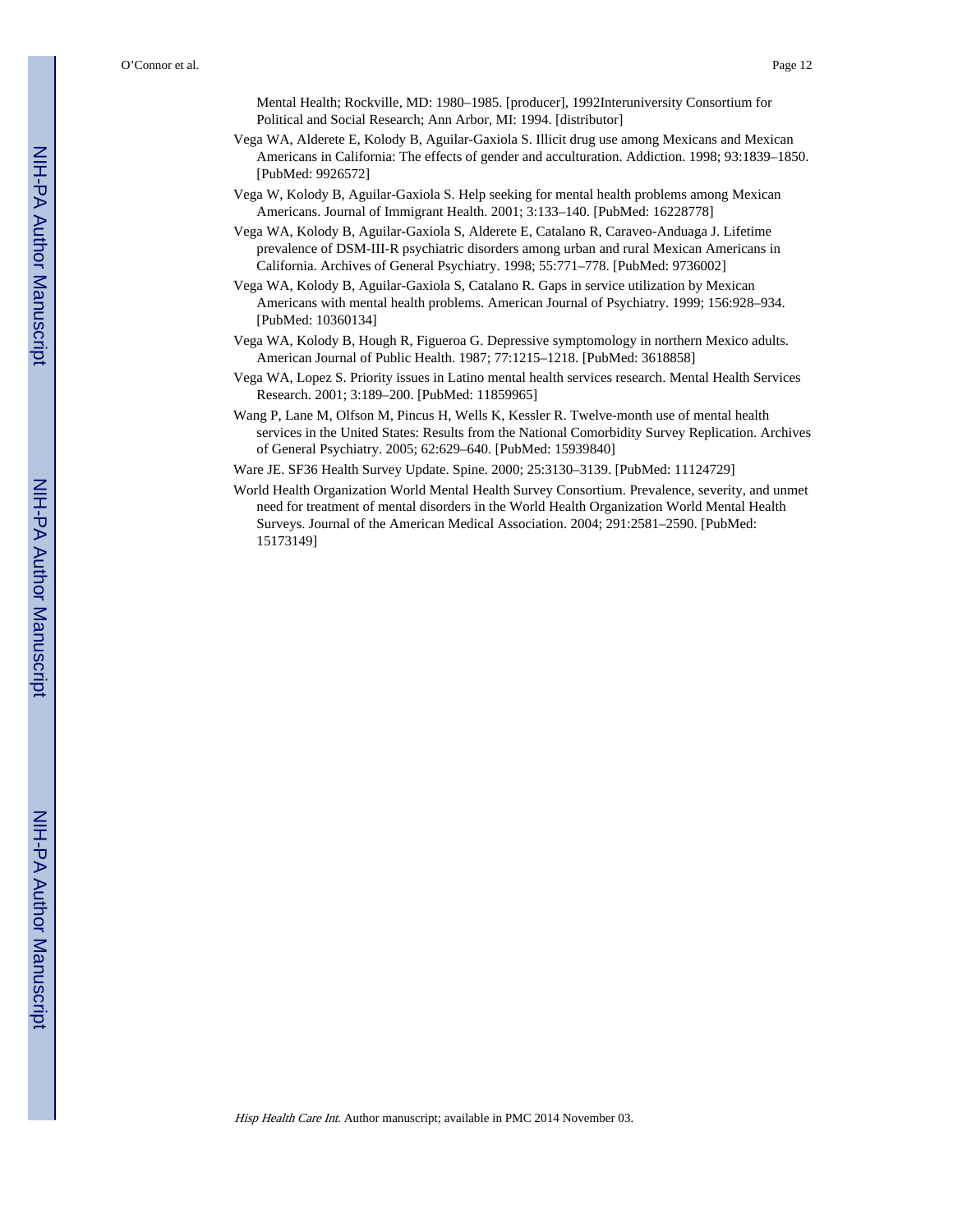#### **TABLE 1**

#### Summary of Demographic Questionnaire Items

|                      |              | San Elizario |             |              | <b>Felipe Angeles</b> |             |
|----------------------|--------------|--------------|-------------|--------------|-----------------------|-------------|
| <b>Item</b>          | <b>Total</b> | Male         | Female      | <b>Total</b> | Male                  | Female      |
| Gender               | 216          | 84           | 132         | 274          | 85                    | 189         |
| Age (mean)           | 42.3         | 43.3         | 41.6        | 38.7         | 41.3                  | 37.5        |
| Relationship status  |              |              |             | $(n = 266)$  | $(n = 84)$            | $(n=182)$   |
| Married              | 150 (69.4%)  | 64 (76.2%)   | 86 (65.2%)  | 130 (48.9%)  | 43 (51.2%)            | 87 (47.8%)  |
| Common law           | $9(4.2\%)$   | $3(3.6\%)$   | 6(4.5%)     |              |                       |             |
| Divorced             | $14(6.5\%)$  | 5(6%)        | $9(6.8\%)$  | $9(3.4\%)$   | $3(3.6\%)$            | $6(3.3\%)$  |
| Separated            | $6(2.8\%)$   |              | $6(4.5\%)$  |              |                       |             |
| Widowed              | 8 (3.7%)     |              | $8(6.1\%)$  |              |                       |             |
| Single               | 29 (13.4%)   | 12 (14.3%)   | 17 (12.9%)  | 38 (14.3%)   | 16(19%)               | 22 (12.1%)  |
| Other                |              |              |             | 89 (33.5%)   | 22 (26.2%)            | 67 (36.8%)  |
| Highest grade        | 9.6 years    | 9.4 years    | 9.7 years   | 6.8 years    | 7.0 years             | 6.6 years   |
| (mean)               | $(n=215)$    | $(n=83)$     |             | $(n = 267)$  | $(n=82)$              | $(n=185)$   |
| Length of residency  |              |              |             |              |                       |             |
| $<$ 1 year           | $4(1.9\%)$   | $1(1.2\%)$   | 3(2.3%)     | $3(1.1\%)$   | $2(2.4\%)$            | $1(0.5\%)$  |
| $1-5$ years          | $7(3.2\%)$   | $1(1.2\%)$   | 6(4.5%)     | 17 (6.2%)    | $6(7.1\%)$            | $11(5.8\%)$ |
| $6 - 10$ years       | $11(5.1\%)$  | $3(3.6\%)$   | $8(6.1\%)$  | $19(6.9\%)$  | $7(8.2\%)$            | $12(6.3\%)$ |
| $>10$ years          | 194 (89.8%)  | 79 (94%)     | 115 (87.1%) | 235 (85.8%)  | 70 (82.4%)            | 165 (87.3%) |
| Place of birth       |              |              |             |              |                       |             |
| Mexico               | 144 (66.7%)  | 52 (62%)     | 92 (69.7%)  | 269 (98.5%)  | 82 (96.5%)            | 187 (99.5%) |
| <b>United States</b> | 71 (32.9%)   | 32 (38.1%)   | 39 (29.6%)  | $4(1.5\%)$   | $3(3.5\%)$            | $1(0.5\%)$  |
| Other                | $1(0.5\%)$   |              | $1(0.8\%)$  |              |                       |             |
| Household income     | \$17,575     | \$19,088     | \$16,511    | \$5,538      | \$6,532               | \$5,044     |
| (mean)               | $(n=157)$    | $(n = 67)$   | $(n = 90)$  | $(n=217)$    | $(n=72)$              | $(n = 145)$ |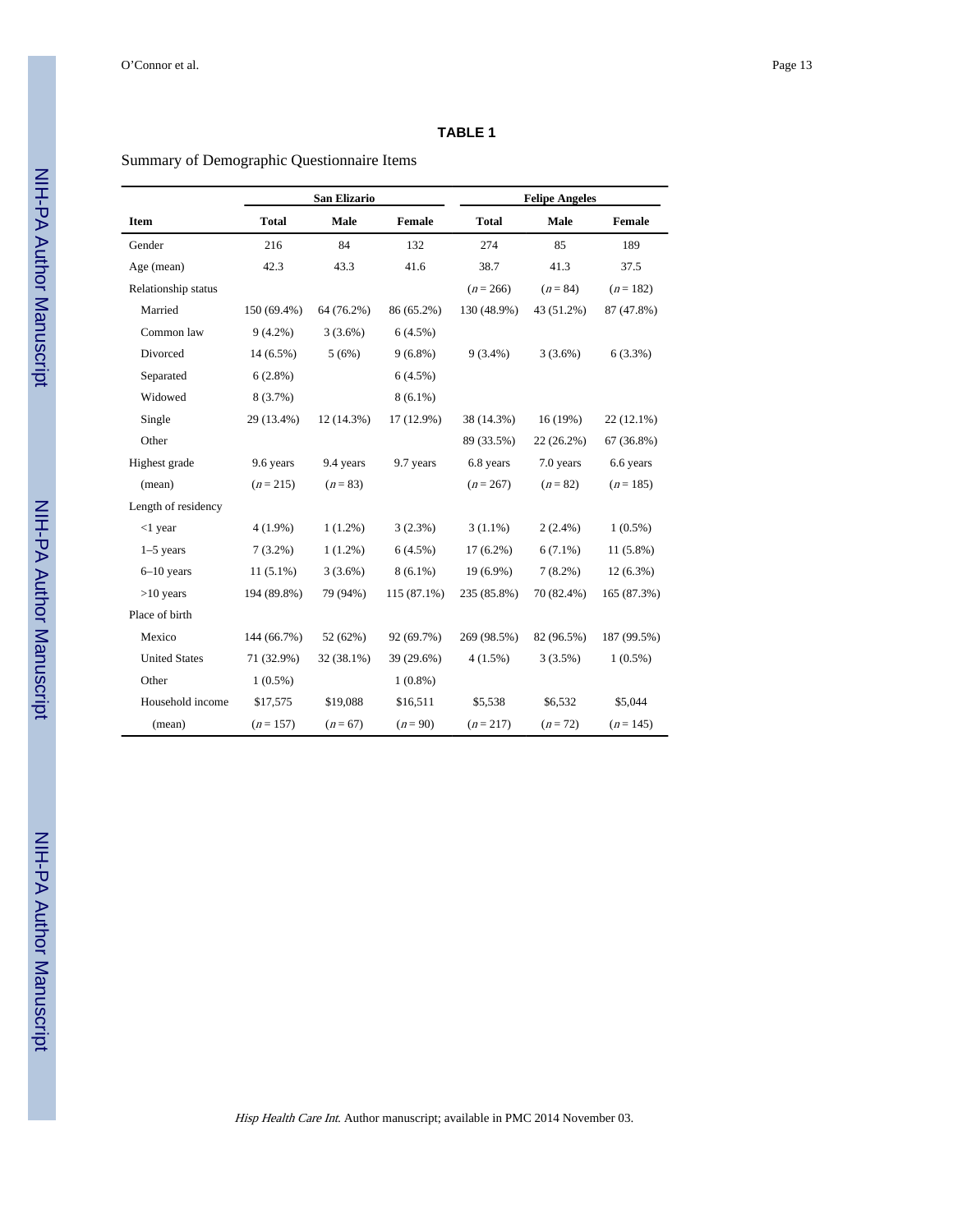#### **TABLE 2**

#### Summary of Health Questionnaire Items

|                                                                                   | <b>San Elizario</b> |                  |                   | <b>Felipe Angeles</b>     |                          |                         |
|-----------------------------------------------------------------------------------|---------------------|------------------|-------------------|---------------------------|--------------------------|-------------------------|
| <b>Item</b>                                                                       | <b>Total</b>        | Male             | Female            | Total                     | Male                     | Female                  |
| Have you ever been told by a<br>health care provider that you<br>have depression? | 44<br>$(20.4\%)$    | 12<br>$(14.3\%)$ | 32<br>$(24.2\%)$  | 74 (27.2%)<br>$(n = 272)$ | 14 (16.7%)<br>$(n = 84)$ | 60 (31.9%)<br>$(n=188)$ |
| SASH score (mean) $60 =$ highest,<br>$12 =$ lowest acculturation                  | 25.4<br>$(n=196)$   | 25.6<br>$(n=78)$ | 22.5<br>$(n=118)$ | 15.5                      | 15.8                     | 15.3                    |
| SF-36y2 Mental health<br>(mean)                                                   | 50.6<br>$(n=106)$   | 53.1<br>$(n=82)$ | 48.9<br>$(n=124)$ | 48.4<br>$(n=257)$         | 47.8<br>$(n=82)$         | 48.7<br>$(n=175)$       |